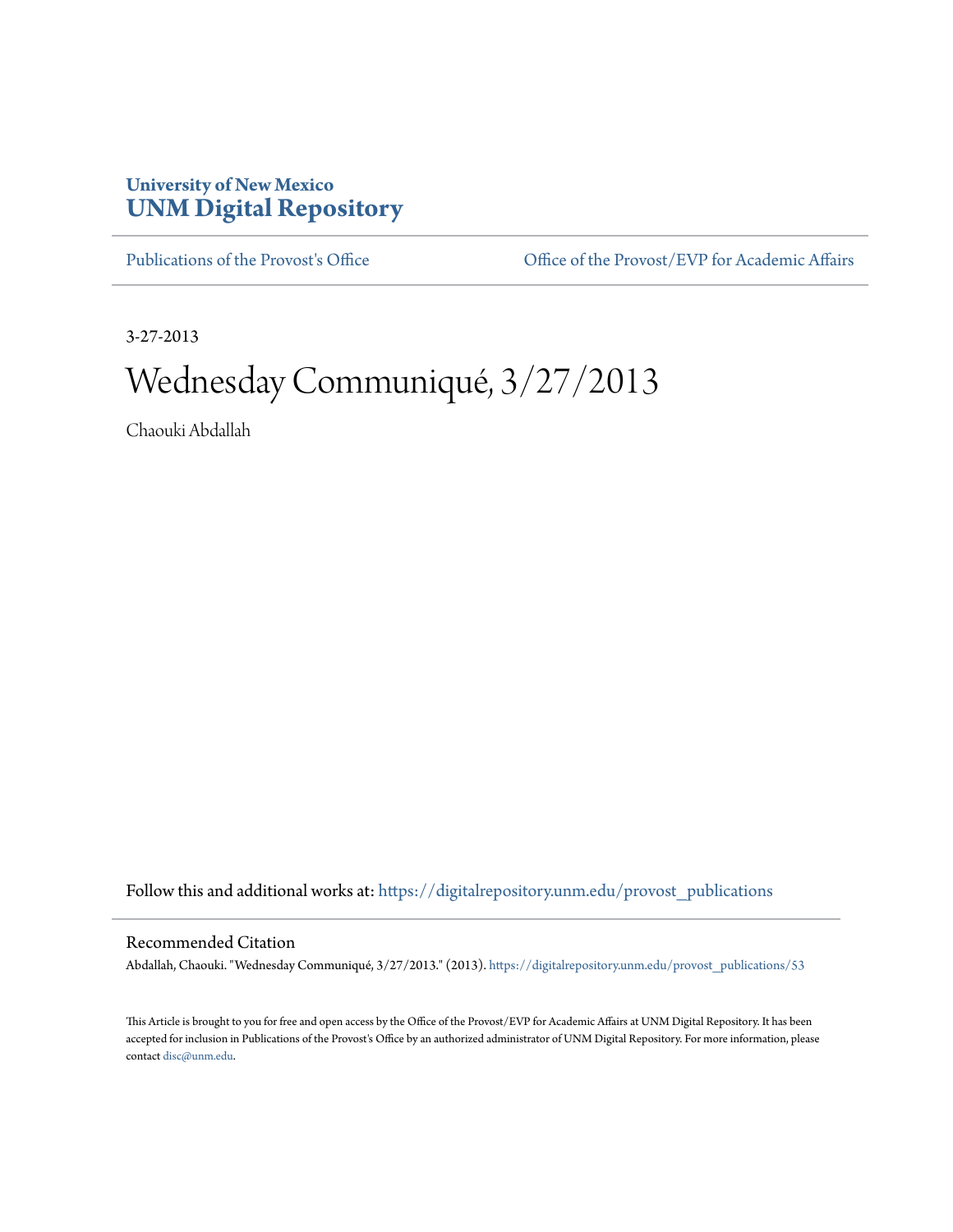

*WEDNESDAY COMMUNIQUÉ*

#### **March 27, 2013**

*Teachers can motivate students only if they themselves are motivated. They can make students feel valued and secure only if they feel valued and secure; they can foster enthusiasm for learning in students only if they are enthusiastic about teaching. The school culture can make or break a teacher in the same way that the classroom culture can support or undermine students' efforts to learn.*

—Deborah Stipek, Motivation to Learn: From Theory to Practice

What Counts and What Should be Counted: I am often reminded these days of the 1968 Robert Kennedy speech at the University of Kansas (http://www.jfklibrary.org/Research/Research-Aids/Ready-Reference/RFK-Speeches/Remarks-of-Robert-F-Kennedy-at-the-University-of-Kansas-March-18- 1968.aspx). That speech made the case that not everything that is counted should count in relation to the Gross National Product. In higher education we seem to focus on what we can count, such as graduation rates and the cost of tuition, versus being able to measure what our students have learned and the value of a college degree. In our discussions about Responsibility Centered Management (RCM), we have focused our initial discussions on our values and postponed counting budgets and subsidies until recently. We have just started to model the various budget scenarios and models and will continue to do so for another month or so.

How Many Hours to Graduate? The minimum number of credit hours required to earn a degree at UNM is 128. Most other universities require only 120 hours. More importantly, however, our students earn somewhere between 11% to more than 30% of credit hours beyond the minimum required, and attempt even more. While students enrolling in more than one major account for some of this increase—and recent research argues that students enrolled in double majors benefit tremendously from their experience (http://chronicle.com/article/Double-Majors-Produce-Dynamic/137917/)—many of our students attempt too many hours within a single major. As we learn what causes our students to attempt more hours than needed (financial need, advising, family concerns, academic difficulties) we can reduce the number of extra hours and save students time and money. If we can, it is important to keep in mind that our intent is not to limit choice or hinder students' desire to learn, but rather, at a time of shrinking resources and increasing tuition costs, to provide the shortest path for our students to graduate.